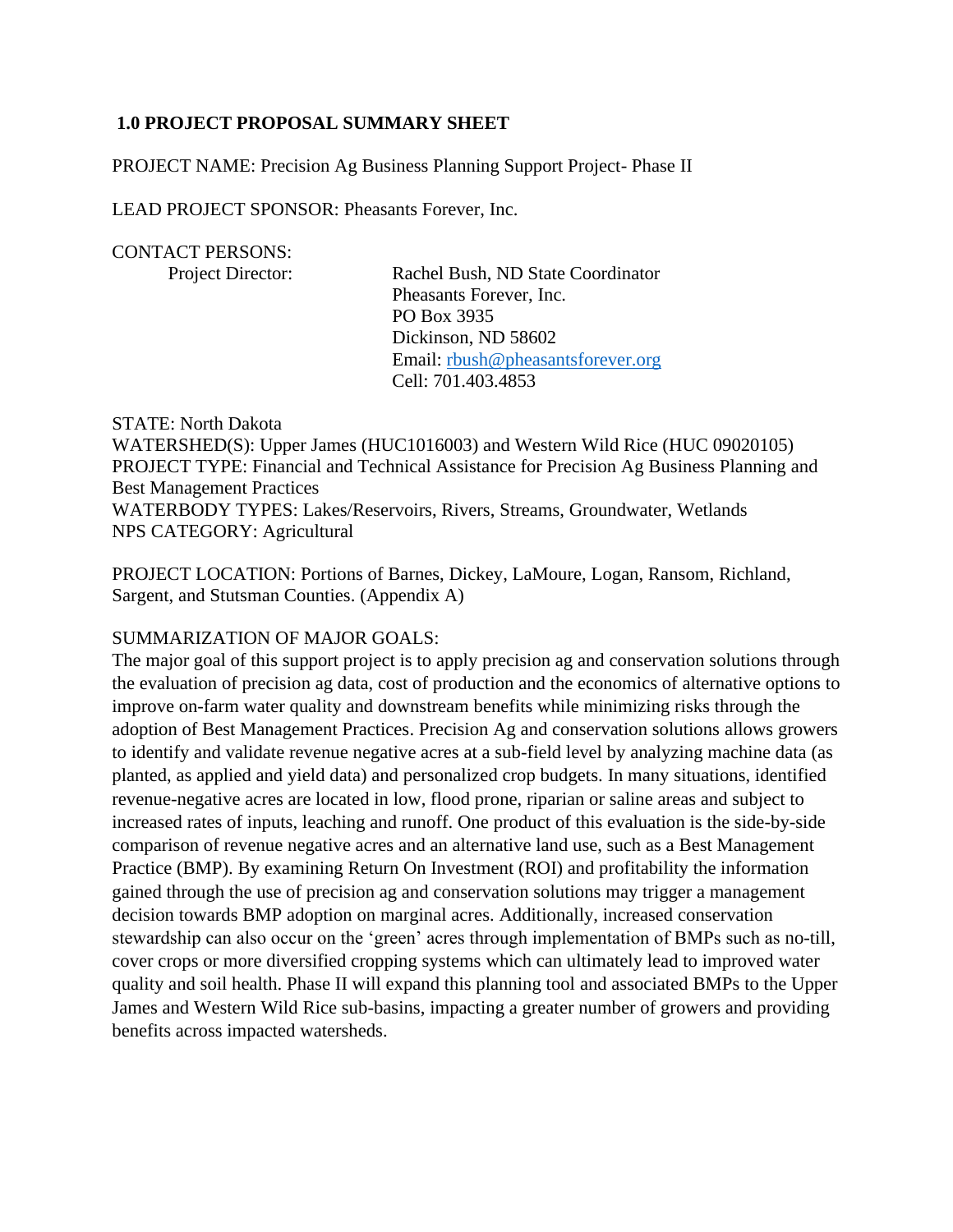# PROJECT DESCRIPTION:

Pheasants Forever in coordination with local partners will provide one-on-one precision ag and conservation solutions through the evaluation of precision data, production cost and the economics of alternative practices and will provide:

- 1) Local one-on-one technical assistance to the grower;
- 2) Identification, recommendation and implementation of BMPs that assist growers with improving environmental benefits and minimizing risk;
- 3) Hold short-term agreements with cooperating landowners;
- 4) Coordinate enrollment into other voluntary conservation options based on grower interest.

FY2020 319 FUNDS REQUESTED: \$360,500.00 FY2020 MATCH: \$244,774.00 OTHER FEDERAL FUNDS: \$0 TOTAL PROJECT COST: \$605,274.00

# **2.0 STATEMENT OF NEED**

Pheasants Forever is currently in the last stages of delivering Phase I of the Precision Ag Business Planning Support project. Phase I of this project was restricted to the county boundaries of LaMoure, Dickey, Ransom and Sargent, and focused on providing support practices to the existing 319 watershed projects within that area. Successes to date include an on the ground Precision Ag & Conservation Specialist that works one-on-one with area growers review and analyze their precision data, identify and validate revenue-negative acres and develop alternative scenarios for those acres. A highlight of Best Management Practices delivered through funding provided by the North Dakota Game and Fish Department include; 258.0 acre of conservation cover, 370 acres of cover crops, 225.0 acres of forage and biomass planting. A total of 578 acres were enrolled in 10-year agreements designed to address resource concerns, increase profitability and provide wildlife habitat. A list of Phase I BMPs applied with other federal funds (NDGFD P-R Grant) can be found in Appendix D.

Despite the successes of Phase I, the 2018 Integrated Section 305(b) Water Quality Assessment Report and Section 303(d) List of Waters Needing Total Maximum Daily Loads indicated that of the 4,824 miles of rivers and streams that were assessed, 1,107 miles (23%) were listed as not supporting aquatic life and an additional 2,206 miles (46%) were listed as fully supporting, but threatened for aquatic life use. As with past reports, siltation and sedimentation were listed as the primary causes for aquatic life impairment.

Recreational use was assessed on 7,926 miles of rivers and streams and the 2018 report indicated 3,279 (41.3%) were listed as not supporting recreation. While 3,231 miles (41%) were listed as fully supporting but threatened for recreational use. The primary causes of recreation use impairment in these water bodies was identified as pathogens, such as E.coli and fecal coliform bacteria, excessive nutrient loading which resulted in nuisance algal and plant growth.

Within the proposed project watershed sub-basins of the Upper James and Western Wild Rice, 827.34 miles of rivers and streams are listed as impaired. The Upper James and Western Wild Rice sub-basins fall within the Prairie Pothole Region of North Dakota, an area dominated by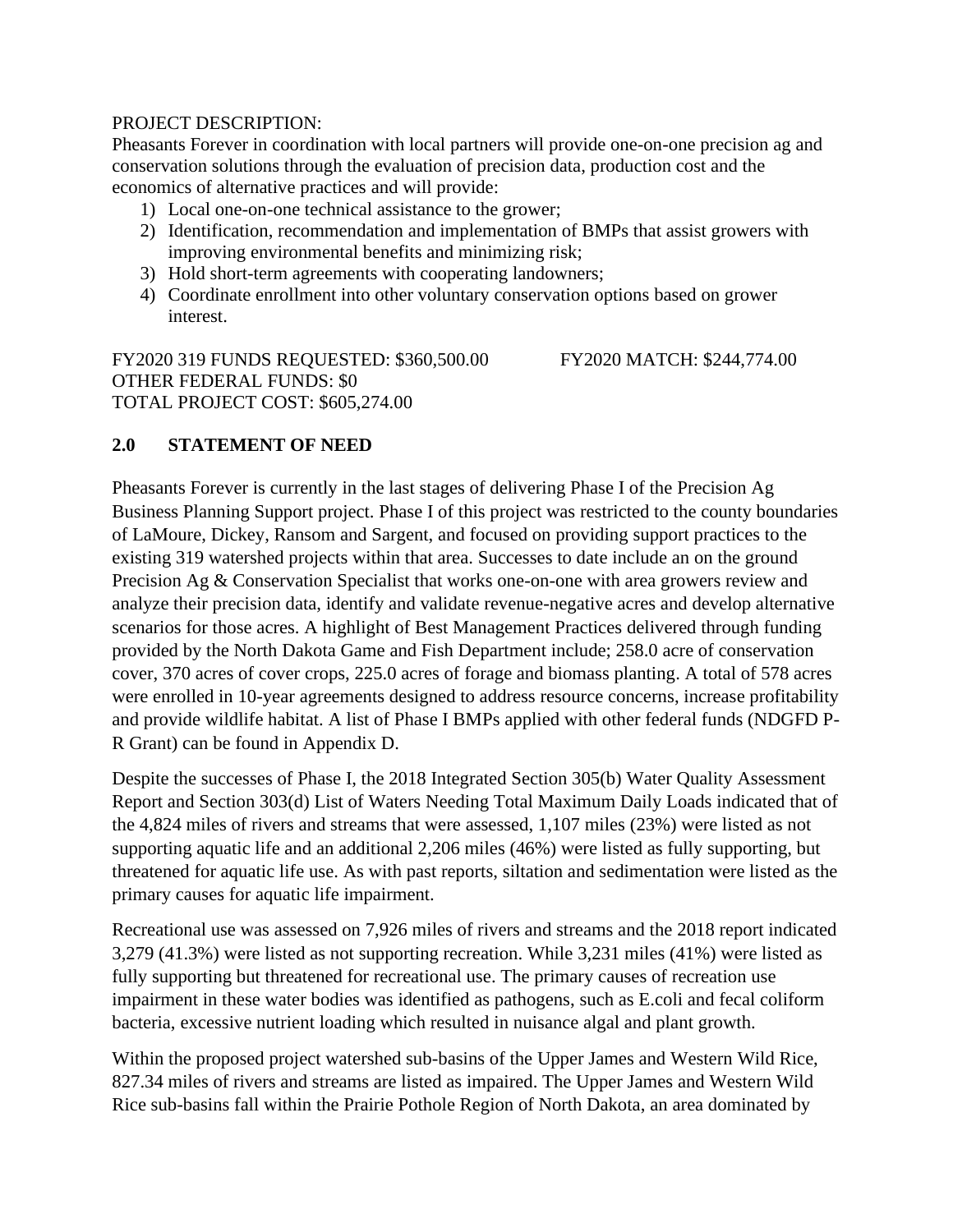small season closed basins, but an area that continues to see wetland losses (Dahl 2014). An average of 80% of the land within the sub-basins is in crop production, with the highest percent of land in crop production occurring in Richland County at 94%. To the west Logan County has only 55% of the land within the county in crop production. The primary crops grown in the area are soybeans and corn (USDA-NASS).

In order to reduce siltation, sedimentation, organic enrichment and excessive nutrient loading in our rivers and streams changes need to be made on the landscape. In North Dakota voluntary conservation efforts are the preferred option to addressing these water quality concerns. Voluntary efforts may fall into three categories 1) management practices, such as reduced tillage, application rates and cover crops 2) land use practices, such as land retirement or forage production and 3) edge-of-field practices, such as buffers or filter strips.

For example, Iowa's Nutrient Reduction Strategy highlights the use of rye cover crops as a management strategy that can reduce nitrogen and phosphorus loses by 31% and 29% respectively. Iowa's plan also indicated that land use changes, such as conversion to a perennial cover can reduce N and P by 85% and 59%, respectively,

[\(https://store.extension.iastate.edu/Product/13960\)](https://store.extension.iastate.edu/Product/13960). The North Dakota Department of Environmental Quality's Nonpoint Source Pollution Management Plan has identified BMPs to address water quality concerns and there have been numerous success stories across the State, however we continue to have impaired waterbodies throughout North Dakota.

Ranjan and coauthors (2019) identified four themes that they classified as barriers to conservation practice adoption. Those themes included farm management, negative perceptions of a conservation practice, perceptions that adoption is a risk, and lastly land tenure. Precision Ag Business Planning- Phase II offers an innovative approach to address some of these barriers to conservation adoption by utilizing current precision ag technology and allowing operators to evaluate a variety of alternative uses for revenue-negative acres on their operation, helping to break down barriers, such as perceived risk. The Nonpoint Source Pollution Program is a voluntary program and as such faces the same uncontrollable participation constraints as other voluntary conservation programs. The context for developing this new precision ag business planning strategy is to acknowledge and work through barriers to implementing conservation. This innovative approach in the identification, spatial placement and economical evaluation of conservation BMPs is based on the reality that current baseline voluntary conservation efforts are insufficient to achieve desired targets for water quality, soil health and wildlife populations.

This project will focus on the Upper James and Western Wild Rice sub-basins that are within the boundaries of North Dakota counties Barnes, Dickey, LaMoure, Logan, Ransom, Richland and Sargent Counties. The 303(d) listed waterbodies within the Upper James sub-basin include Beaver Creek, Buffalo Creek and Seven Mile Coulee. The 303(d) listed waterbodies within the Western Wild Rice sub-basin include Mooretown Pond, Wild Rice River, Antelope Creek, Elk Creek, Shortfoot and Crooked Creeks along with unnamed tributaries of the Wild Rice.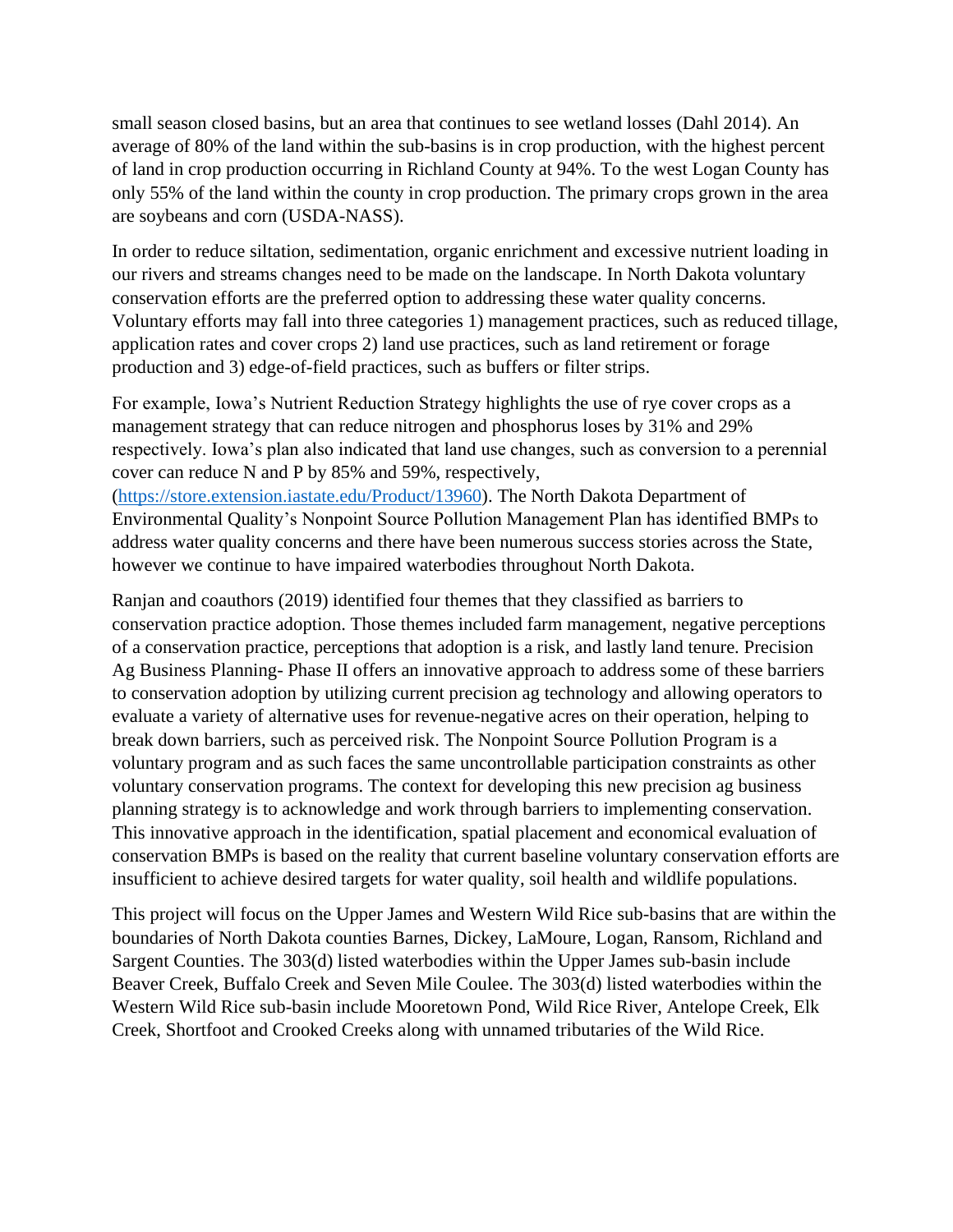## **3.0 PROJECT DESCRIPTION**

Pheasants Forever continually seeks and implements new and innovative ways to work with farmers and ranchers to demonstrate how conservation can improve their operation and quality of life. With the advancement of precision agriculture technology, we know through experience that this information can be harnessed to increase both Return On Investment (ROI) while also addressing resource concerns such as, water quality, soil erosion and loss of habitat. Pheasants Forever believes working collaboratively with private landowners through the delivery of voluntary conservation is the best way to accomplish this. Pheasants Forever also recognizes barriers to conservation adoption and through Phase II of our project will work toward addressing these barriers and adopting strategies to increase participation in voluntary conservation at a sub-basin level. Addressing these barriers to conservation adoption will allow us to work with producers across impaired watersheds, leading to examples of success and leveraging the power of trusted information networks and the value of peer-to-peer and colearning (Pranay et al. 2019).

The main underpinning of our project is the integration of precision agriculture technology with business planning and environmental performance metrics to showcase how conservation can reduce risk and increase profitability. This is a paradigm shift since conservation programs and BMPs have historically been viewed by growers as sacrificing economic opportunities rather than augmenting. The key advancement is the development of technology capable of evaluating opportunities at a sub-field scale rather than the historic view of entire fields and by examining ROI rather than bushels per acre (Muth 2014).

With the sustained reduction in commodity prices, increased efforts on sustainability and focus on soil health operators are continuing to explore options for marginal acres. Pheasants Forever believes profitable agriculture and conservation of our water, soil and wildlife resources are all possible. The Precision Ag Business Planning Phase II project expands the opportunity to deploy precision ag and conservation solutions, examining Return On Investment, on their farm to identify and validate revenue negative acres by analyzing machine data (as planted, as applied, yield data) and personalized crop budgets. Retailers and consultants in the agribusiness sector offer numerous precision agriculture platforms based on machine data that display yield data as profits, but fail to recognize increasing yields does not necessarily equate to an increase in profits. An increasing number of precision ag platforms are offering the ability to examine profitability and Return On Investment at a sub-field level, allowing an operator to understand subfield variability and its effect on farm economics. The ability to examine variability at a subfield level, offer side-by-side comparisons, and options promoting the examination of alternative land uses on revenue-negative acres is why Pheasants Forever has chosen to utilize precision ag business planning as a tool to target conservation practice placement and increase adoption.

During the business performance review and planning steps, alternative land-use options including BMPs will be explored which may result in increased profits on those acres and a greater ROI over the entire field. This analysis clearly demonstrates to operators the financial impacts of farming the "trouble spots". Using precision data in concert with crop budgets allows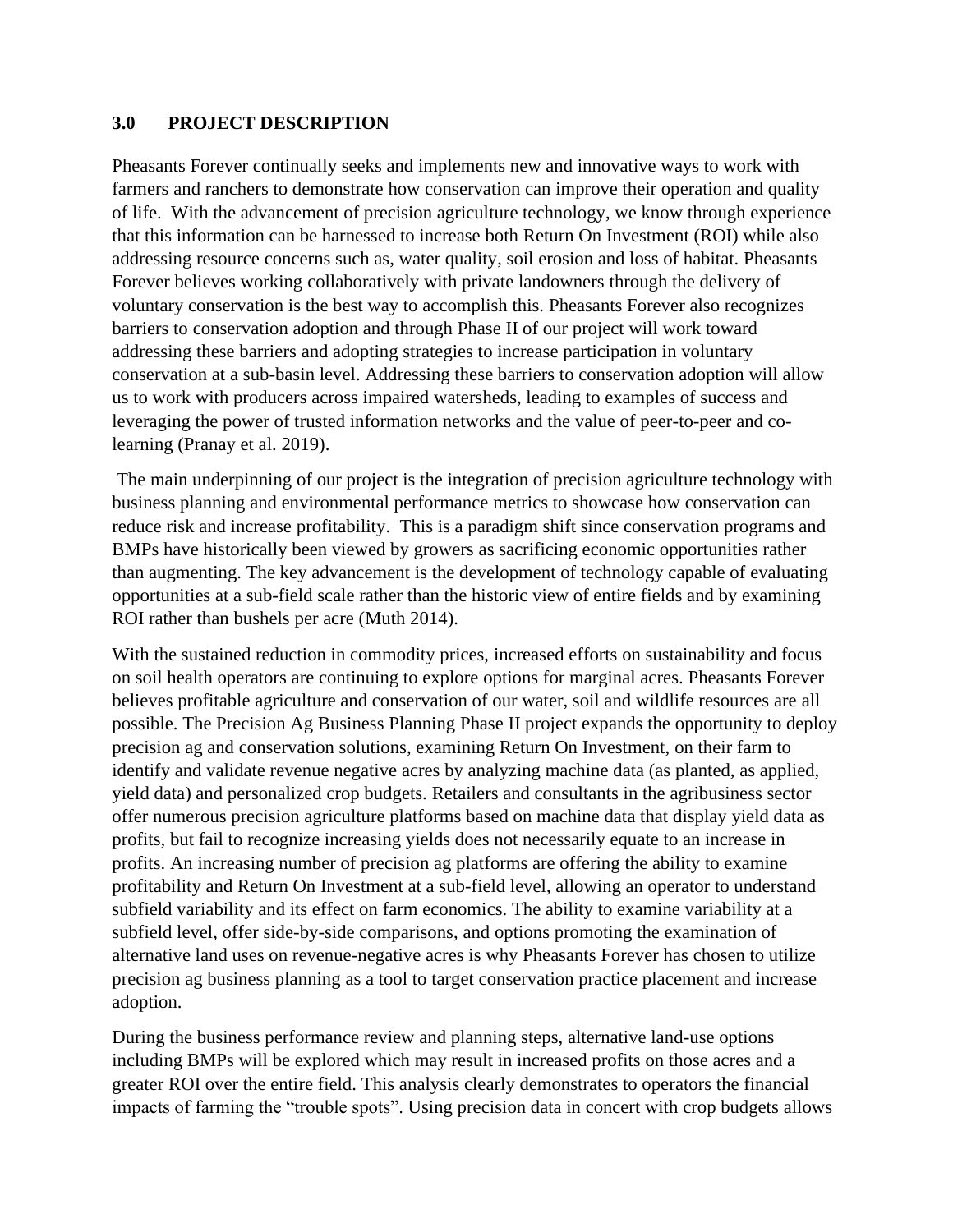operators to better understand what parts of a field make them the most profit and which areas are costing them money to farm.

By utilizing the precision ag business planning process, identifying revenue-negative acres and reassigning those acres to a lower risk use this project has the potential to reduce nutrient and soil losses at the watershed level. Muth et al. (2012) measured environmental performance at a subfield level using USDA conservation planning metrics to examine the soil condition index as well as soil loss. Muth and others were then able to identify areas within a field, as sustainable, SCI decreasing, or soil loss increasing. Gitau (2008) utilized the Soil and Water Assessment Tool (SWAT) to evaluate BMP performance. What Gitau and others found was that by implementing BMPs through the USDA's Conservation Reserve Enhancement Program (CREP), total phosphorus losses were reduced by 52%. Later work by Muth (2014) further examined the same fields by bringing profitability into the picture. For the field examined, Muth, concluded that by removing revenue-negative acres from production, nitrate leaching could be decreased by 30% and field average profits increased by over 60%.

# **Goals**

**Goal 1:** Assist 30 cooperating producers within the Upper James and Western Wild Rice subbasins to restore and protect water quality, soil health and wildlife habitat by directly impacting 2,200 marginal acres and transitioning to more profitable uses through conservation practice adoption that can reduce nutrient loss and increase profitability**.**

# **Objectives**

**Objective 1:** Provide technical assistance to cooperating growers through one-on-one precision consultation.

**Task 1 -** Employ one full-time Precision Ag & Conservation Specialist to provide one-onone precision business planning and technical assistance to cooperating grower and complete project tasks.

**Product –** One Precision Ag & Conservation Specialist (1 FTE) **Cost –** \$232,103.00 for project lifespan. Includes salary/fringe, travel, meals, printing, office supplies, postage, telephone, internet, staff meetings/trainings, and other (computer, software).

**Task 2-** Employ one state coordinator to administer the project, track project success, complete reports, assist with completing project tasks, and manage staff.

# **Product-** One State Coordinator (10% FTE)

**Cost –** \$32,612.90 for project lifespan Includes salary/fringe, travel, meals, printing, office supplies, postage, telephone, internet, staff meetings/trainings, and other (computer, software).

**Objective 2:** Improve water quality, soil health and wildlife habitat within the Upper James and Western Wild Rice sub-basins. Reduce impairments to water quality caused by siltation, sedimentation, organic enrichment and excessive nutrient loading. Practices that will be used to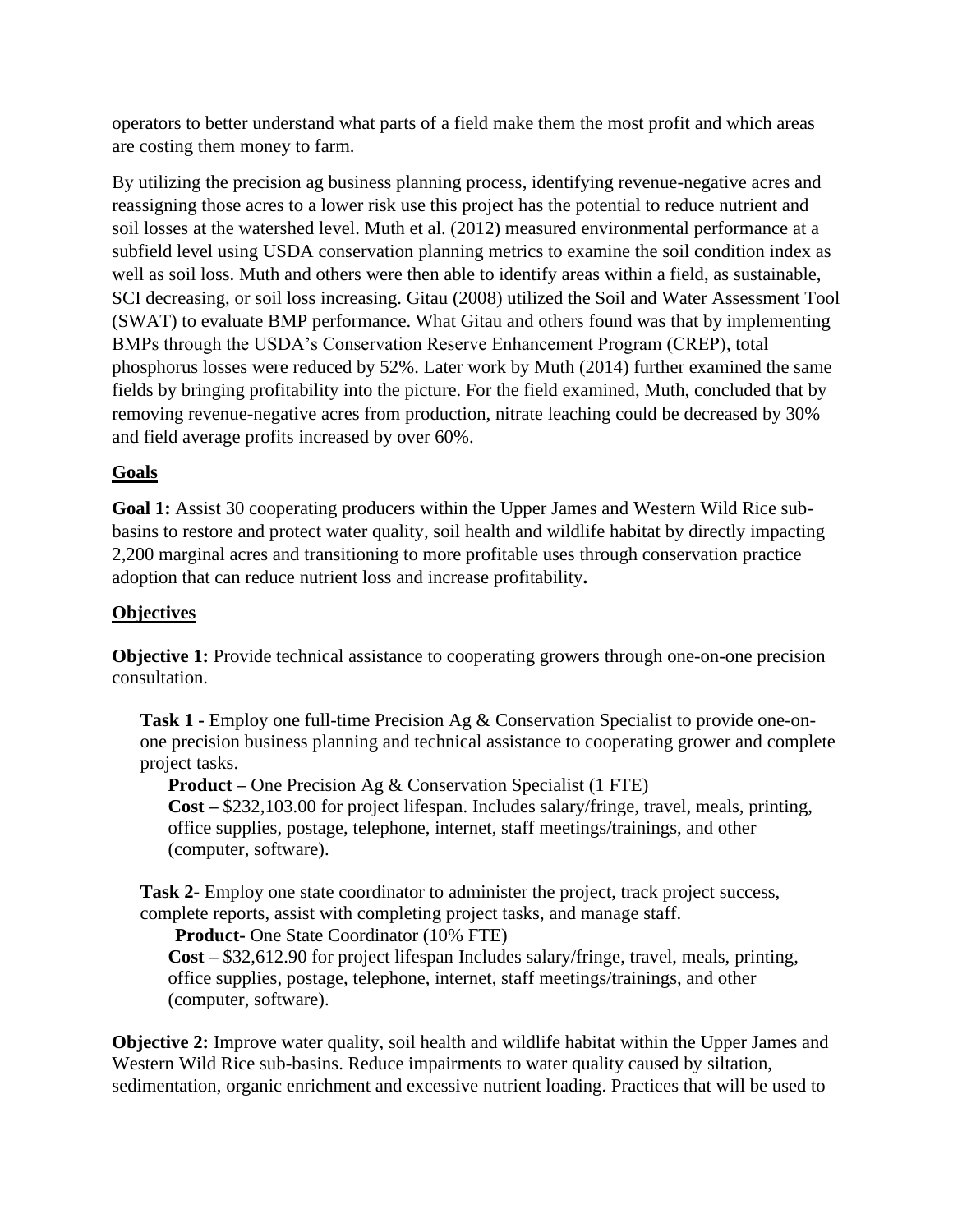achieve this objective include forage and biomass plantings, range plantings, pollinator habitat and cover crops.

**Task 3 –** Provide analysis of precision ag data (as applied, as planted, yield) and crop budgets and present alternatives options, such as BMPs.

**Product –** 10 consultations provided per year (30 Total)

**Cost -** \$3,000.00 Annual license fees for precision software platforms. Multiple platforms may be used, based on grower preferences. For Phase II of this project the Climate Corporation has provide Pheasant Forever with in-kind login and use of Climate FieldView.

**Task 4** – Provide financial assistance to cooperating growers to implement Best Management Practices as indicated in Appendix B.

**Product –** Reduced soil erosion, reduced siltation and sedimentation into water bodies, reduced runoff, reduced inputs and increased soil health and wildlife habitat. Best Management Practices include five-year management agreements (See description in Appendix E), perennial cover, cover crops, pollinator habitat or saline soil management. **Cost -** \$298,675.00 for project lifespan.

Costs includes Pheasants Forever Match, Landowner match and 319 costs. Estimated BMPs include 500 acres of perennial cover and 500 acres under the 5-year management agreement.

**Objective 3:** Collaborate with community leaders to develop/affirm conservation social norms and leverage trusted information seeking networks, stress the benefits of conservation adoption in terms of risk reduction, and reinforce positive conservation practice experiences through messaging and outreach.

**Task 5** - Provide tours and trainings for resource professionals, agribusiness, commodity groups, Certified Crop Consultants, landowners and growers to share knowledge, discuss risk, reinforce positive practice experiences and allow growers to share their experiences.

**Product –** Host two producer focused workshops per year of the project to showcase the benefits of precision business planning, risk reduction and conservation practice adoption.

**Cost –** \$1,500.00 for project lifespan

**Task 6 –** Work with media outlets and partners to reinforce the benefits of conservation practice adoption, benefits to water quality and share success stories. Promote Program opportunities through direct marketing.

**Product –** One Earned media article per year, four articles per year in local newsletters and direct marketing.

**Cost –** \$900.00

#### **Milestone Table**

See Appendix C for time line of project tasks.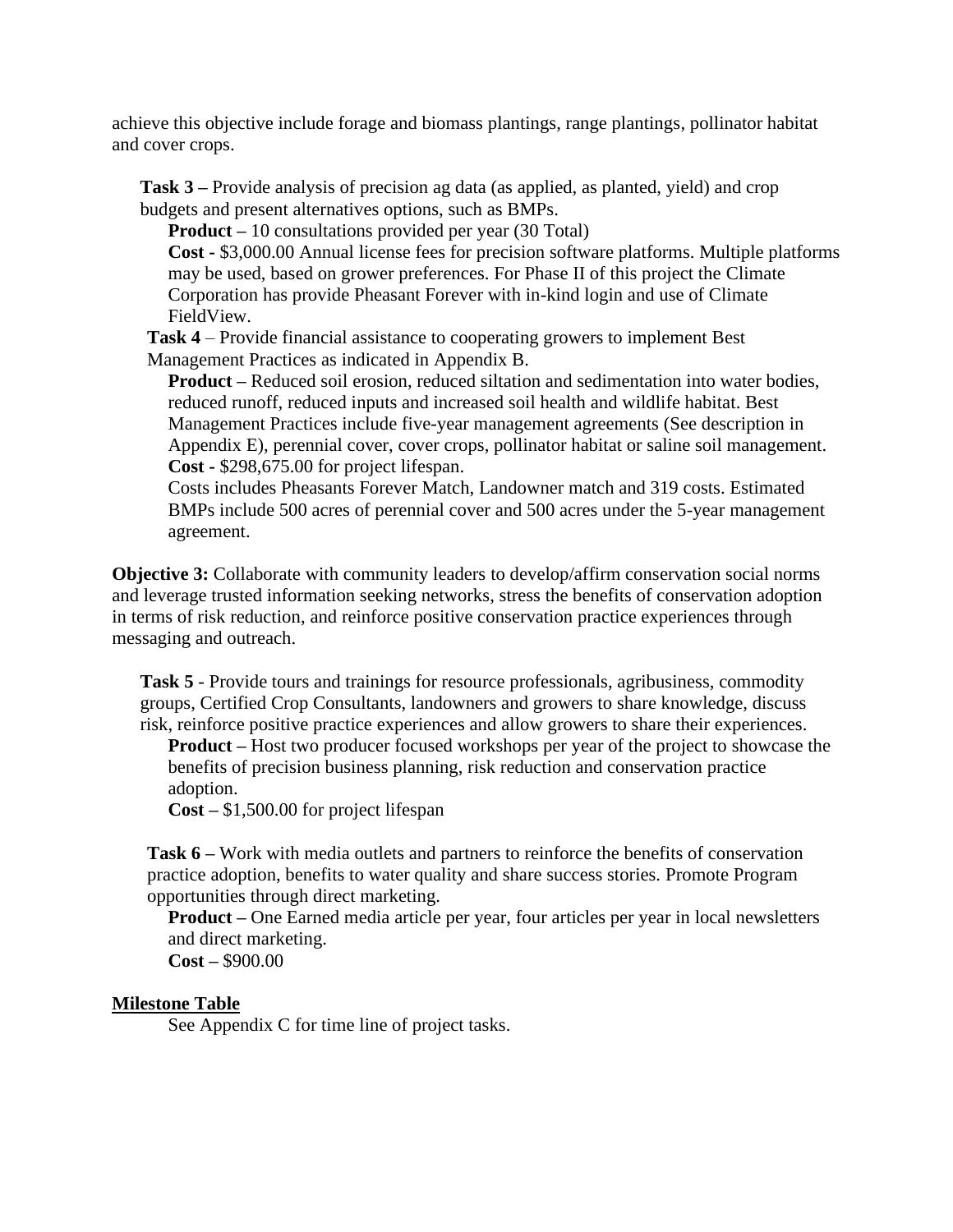# **4.0 COORDINATION PLAN**

#### **Lead Project Sponsor**

Pheasants Forever is a 501c (3) non-profit conservation organization that is eligible to receive and manage federal funds. Pheasants Forever will be the lead organization for this project. Responsibilities include overall program and fiscal administration to implement all tasks. Pheasants Forever will be responsible for monitoring the progression of tasks and submitting annual and final project reports to EPA through the North Dakota Department of Environmental Quality. Pheasants Forever will lead coordination efforts between all interested parties. Pheasants Forever will hold all five-year management agreements, administer payments and monitor agreements for the contract length.

# **Cooperating Organizations**

## Section 319 Watershed Projects

Watershed project coordinators will assist with the promotion of this opportunity to producers within their watersheds. Watershed projects currently active within the proposed project area include Cottonwood Creek Watershed, Antelope Creek and Wild Rice River Corridor Project; Gully Erosion and Reparation Project, Stutsman County Manure Management Program; and Wild Rice Restoration and Riparian Project.

#### North Dakota Game and Fish Department

The North Dakota Game and Fish Department may provide additional opportunities and financial support may be available through the NDGFD, if a participant is interested in allowing public access through the Department's Private Land Open To Sportsmen (PLOTS) program. The North Dakota Game and Fish Department will also spread awareness of this program through their print, web and social media channels and through directing mailing to current PLOTS cooperators.

#### Climate Cooperation

The Climate Corporation's mission is to help all the world's farmers sustainably increase their productivity with digital tools. To support Pheasants Forever's innovative approach to identifying cropland acres suited for conservation, through the use of precision ag technology, the Climate Corporation will pledge an in-kind contribution of \$1000/ year of match over the four-year project, by providing Pheasants Forever's Precision Ag & Conservation Specialist with an annual subscription to our precision platform Climate FieldView™.

#### Local Soil Conservation Districts

Soil Conservation Districts were critical in grower referrals during the  $1<sup>st</sup>$  phase of Pheasants Forever's precision ag and business planning project and can assist with continued identification and referral of interested producers. These organizations will be crucial in the promotion of the opportunity as well as sharing the results and success with local producers in their counties

# USDA Natural Resource Conservation Service

The NRCS can provide technical assistance to interested producers to assist them with implementation of best management practices. When available NRCS can assist interested producers in applying for and enrolling in federal farm bill programs, such as EQIP or CSP.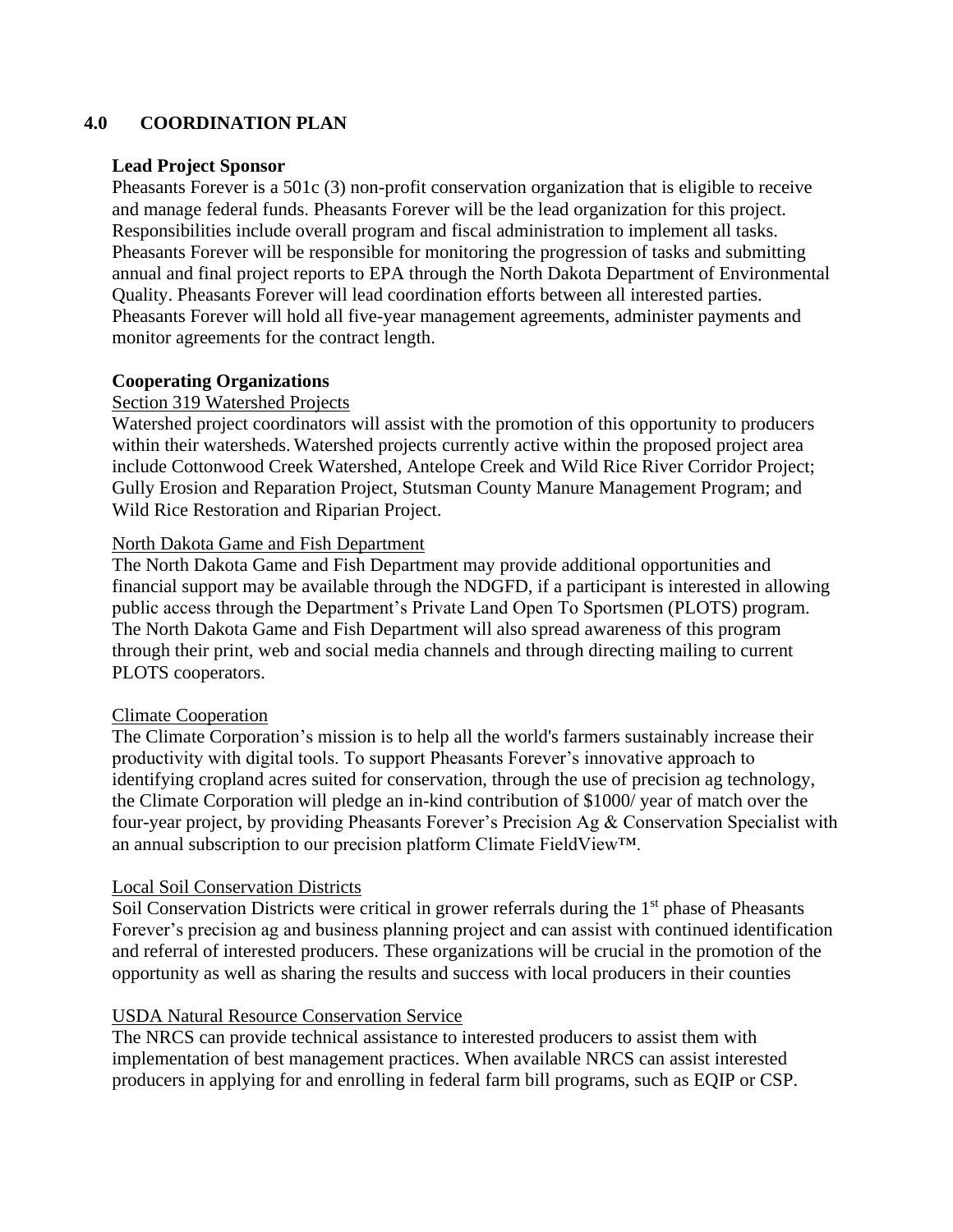#### Farm Service Agency

The FSA can assist interested producers with enrollment into the Conservation Reserve Program when and where applicable.

#### Local Pheasants Forever Chapters

Local chapters of Pheasants Forever can help support outreach events in their area as well as provide referrals of growers within their local community networks.

## **Local Support**

The conservation community, ND Department of Environmental Quality, and Soil Conservation District personnel have all indicated a need for this new approach. Traditional methods of conservation delivery are not adequately addressing our soil, water and wildlife resource concerns. Precision Ag Business Planning brings profitability into the picture demonstrating that production agriculture and conservation are not only compatible but mutually beneficial. It has been stated numerous times that producers know their "trouble spots", but very few realize in dollars and cents how much those "trouble spots" actually cost them in lost profits. Feedback from Phase I cooperating growers has all been positive.

## **Duplicate Efforts**

A Precision Ag Business Planning Pilot was launched in Ransom and Sargent Counties in August 2016, participation was limited to two producers in each County. In October 2016 the pilot effort was expanded to include Dickey and LaMoure Counties as well as four additional producers. In 2017, we successfully launched our Precision Ag and Business Planning support project. This project was limited to LaMoure, Dickey, Sargent and Ransom Counties. Phase I of the PABP support project is set to wrap up December 31, 2020. Since we initiated Phase I of our project, NRCS has introduced a new Conservation Activity Plan (CAP 132) available through the Environmental Quality Incentives Program (EQIP), but to date there have been no contracts within North Dakota. The CAP132 is meant to engage private sector businesses in assisting participating farmers address soil resource concerns, such as rill, sheet and gully erosion, by developing a plan that outlines planned and adopted conservation practices while addressing potential economic consideration of conservation practice adoption.

# **5.0 EVALAUTION AND MONITORING PLAN**

The benefits of the applied practices will be tracked through ongoing water quality monitoring efforts within the active Section 319 watershed projects assisted by the Precision Ag Business Planning Project. The Project sponsor will track the location, type and amount of BMP applied within the revenue-negative acres identified through the project and reported annually. When feasible, the STEPL model will also be used to estimate the edge-of-field nitrogen, phosphorus and sediment load reductions resulting from the applied practices.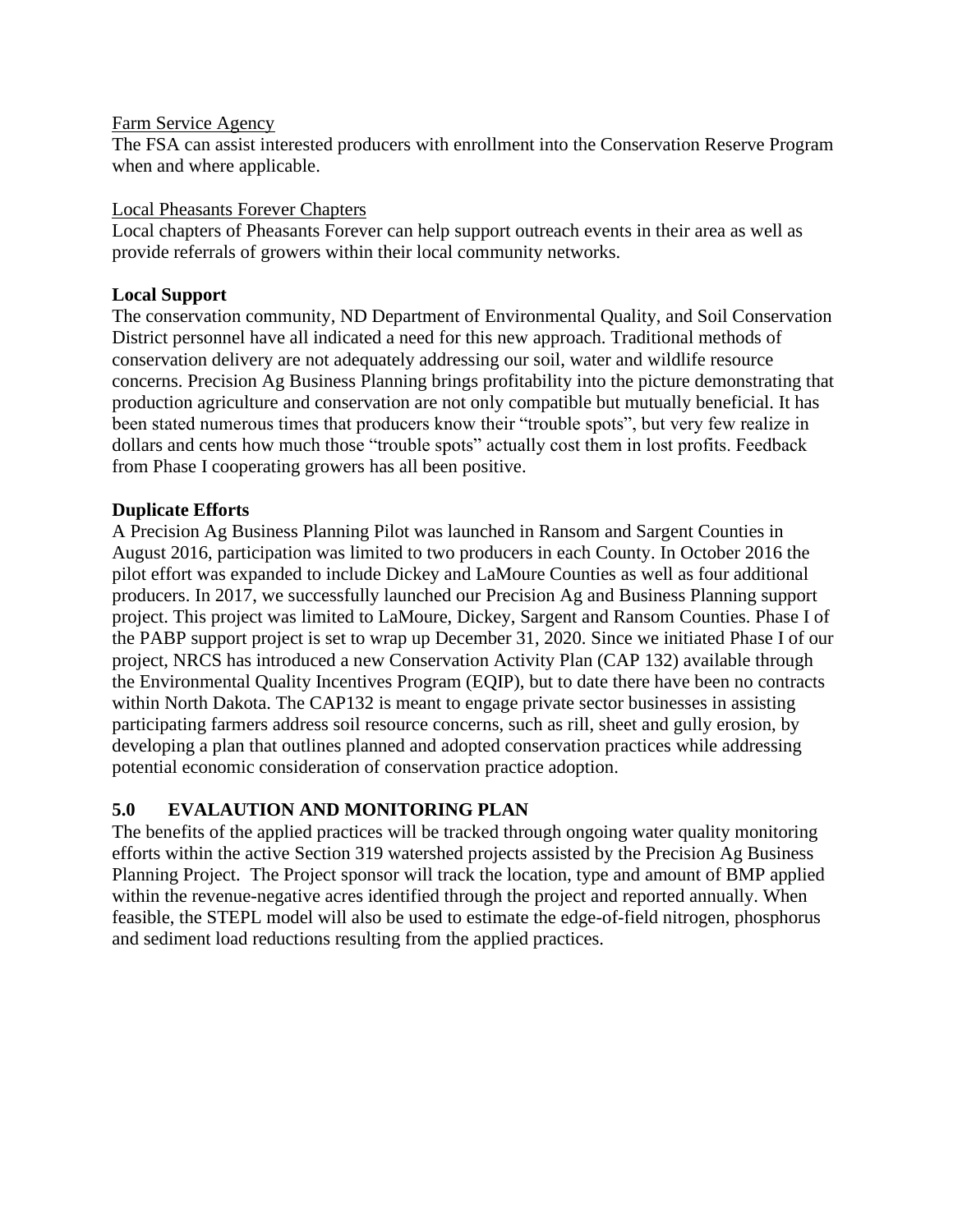# **6.0 BUDGET**

The budget is outlined in two tables. Table 1 outlines funding by year. Table 2 provides a more detailed line-item budget.

| <b>Table 1: Funding Sources</b>          |           |                       |           |           |
|------------------------------------------|-----------|-----------------------|-----------|-----------|
|                                          | 2021      | 2022                  | 2023      | Total     |
| <b>EPA SECTION 319 FUNDS</b>             |           |                       |           |           |
| 1)FY 2020 Funds (TA/FA)                  | \$120,167 | \$120,167             | \$120,167 | \$360,500 |
|                                          |           |                       |           |           |
| STATE/LOCAL MATCH                        |           |                       |           |           |
| 1) Pheasants Forever (TA)                | \$15,435  | \$15,435              | \$15,434  | \$46,304  |
| 2) North Dakota Game and Fish Department | \$20,000  | \$20,000              | \$0       | \$40,000  |
| 3) Landowners (FA)                       | \$36,823  | \$36,823              | \$36,824  | \$110,470 |
| 4) Pheasants Forever c/s BMPs (FA)       | \$15,000  | \$15,000              | \$15,000  | \$45,000  |
| 5) Climate Corporation (TA)              | \$1,000   | \$1,000               | \$1,000   | \$3,000   |
|                                          |           |                       |           |           |
| <b>Subtotals</b>                         | \$88,258  | \$88,258              | \$68,258  | \$244,774 |
|                                          |           |                       |           |           |
| <b>TOTAL BUDGET</b>                      |           |                       |           |           |
|                                          |           | $$208,425$ $$208,425$ | \$188,425 |           |
|                                          |           |                       |           |           |
| <b>OTHER FEDERAL FUNDS</b>               |           |                       |           |           |
|                                          | 20        | \$0                   | \$0       | \$0       |
|                                          |           |                       |           |           |
| <b>TOTAL FEDERAL FUNDS</b>               | \$120,167 | \$120,167             | \$120,167 | \$360,500 |
| <b>TOTAL PROJECT COST</b>                |           |                       |           | \$605,274 |

1) TA - Technical Assistance

2) FA - Financial Assistance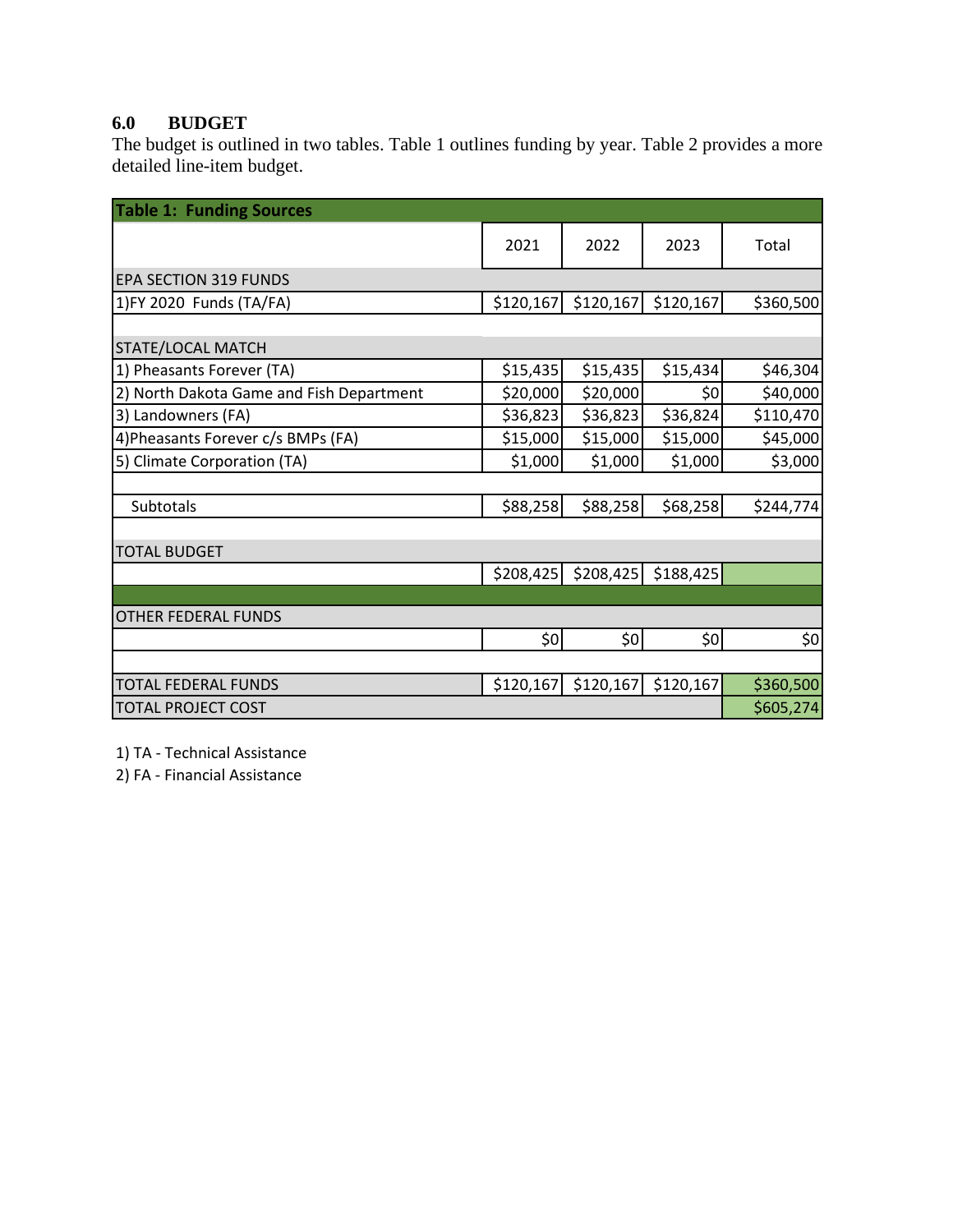| Table 2: Detailed Budget (Section 319/Non-Federal) |              |              |              |                    |                            |           |
|----------------------------------------------------|--------------|--------------|--------------|--------------------|----------------------------|-----------|
|                                                    | 2021         | 2022         | 2023         | <b>Total Costs</b> | Cash and In-<br>kind Match | 319 Funds |
| Objective 1: PERSONNEL/SUPPORT/ADMIN               |              |              |              |                    |                            |           |
| PACS Salary/Fringe (1 FTE)                         | \$62,472     | \$65,596     | \$69,532     | \$197,600          | \$40,000                   | \$157,600 |
| SC Salary/ Fringe (10% FTE)                        | \$9,091      | \$9,455      | \$9,833      | \$28,379           | \$13,379                   | \$15,000  |
| Travel                                             | \$8,300      | \$8,300      | \$8,850      | \$25,450           | \$10,180                   | \$15,270  |
| Meals                                              | \$710        | \$716        | \$823        | \$2,249            | \$900                      | \$1,349   |
| Printing & Office Supplies                         | \$860        | \$885        | \$910        | \$2,655            | \$1,062                    | \$1,593   |
| Postage                                            | \$230        | \$230        | \$235        | \$695              | \$278                      | \$417     |
| Telephone                                          | \$1,146      | \$1,146      | \$1,146      | \$3,438            | \$1,375                    | \$2,063   |
| <b>Staff Meetings</b>                              | \$1,100      | \$1,100      | \$1,100      | \$3,300            | \$1,320                    | \$1,980   |
| Other (computer, software, printer)                | \$275        | \$275        | \$275        | \$825              | \$330                      | \$495     |
| Project Indirect (16.2% salary & benefits)         | \$11,593     | \$12,158     | \$12,857     | \$36,609           | \$16,220                   | \$20,388  |
| <b>Subtotals</b>                                   | \$95,778     | \$99,861     | \$105,560    | \$301,199          | \$85,044                   | \$216,155 |
| Objective 2: Financial & Technical Assistance      |              |              |              |                    |                            |           |
| Precision Ag Software (Climate FieldView)          | \$1,000      | \$1,000      | \$1,000      | \$3,000            | \$3,000                    | \$0       |
| <b>BMPs - Perennial Cover (Appendix B)</b>         | \$20,000     | \$20,000     | \$20,000     | \$60,000           | \$60,000                   | \$0       |
| Five-year management agreements on perennial       |              |              |              |                    |                            |           |
| cover (Appendix B & E)                             | \$79,558     | \$79,558     | \$79,559     | \$238,675          | \$95,470                   | \$143,205 |
| <b>Subtotals</b>                                   | \$100,558    | \$100,558    | \$100,559    | \$301,675          | \$158,470                  | \$143,205 |
| Objective 3: Information/Education                 |              |              |              |                    |                            |           |
| Public meetings/Workshops/Tours                    | \$500        | \$500        | \$500        | \$1,500            | \$900                      | \$600     |
| Survey/Newsletters/Direct Mail                     | \$300        | \$300        | \$300        | \$900              | \$360                      | \$540     |
| Subtotals                                          | \$800        | \$800        | \$800        | \$2,400            | \$1,260                    | \$1,140   |
| <b>Total for all Objectives/Tasks</b>              |              |              |              |                    |                            |           |
| Total 319/Non-federal Budget                       | \$197,136    | \$201,219    | \$206,919    | \$605,274          | \$244,774                  | \$360,500 |
|                                                    |              |              |              |                    | 40%                        | 60%       |
| Section 319 Funds per year                         | \$120,166.66 | \$120,166.66 | \$120,167.00 | \$360,500          |                            |           |
| Total local match per year                         | \$88,258.00  | \$88,258.00  | \$68,258.00  | \$244,774          |                            |           |
| Non-Federal match per year                         | \$51,435.00  | \$51,435.00  | \$31,434.00  | \$134,304.00       |                            |           |
| Landowner BMP match per year                       | \$36,823.00  | \$36,823.00  | \$36,824.00  | \$110,470.00       |                            |           |

# **7.0 PUBLIC INVOLVEMENT**

Opportunity to participate in this project will be open to all growers within the project boundaries that are willing to work with the project sponsor to analyze precision data to identify acres of opportunity for conservation practice adoption and increased profitability. Program opportunity will be advertised through a variety of media outlets within the project area.

# **8.0 LITERATURE CITED**

Dahl, T.E. 2014. Status and trends of prairie wetlands in the United States 1997 to 2009. U.S. Department of the Interior; Fish and Wildlife Service, Ecological Services, Washington, D.C. (67 pages).

Gitau, M.W., W.J. Gburek, and P.L. Bishop. 2008. Use of the SWAT model to quantify water quality effects of agricultural BMPs at the farm-scale level. American Society of Agricultural and Biological Engineers 51:1925-1936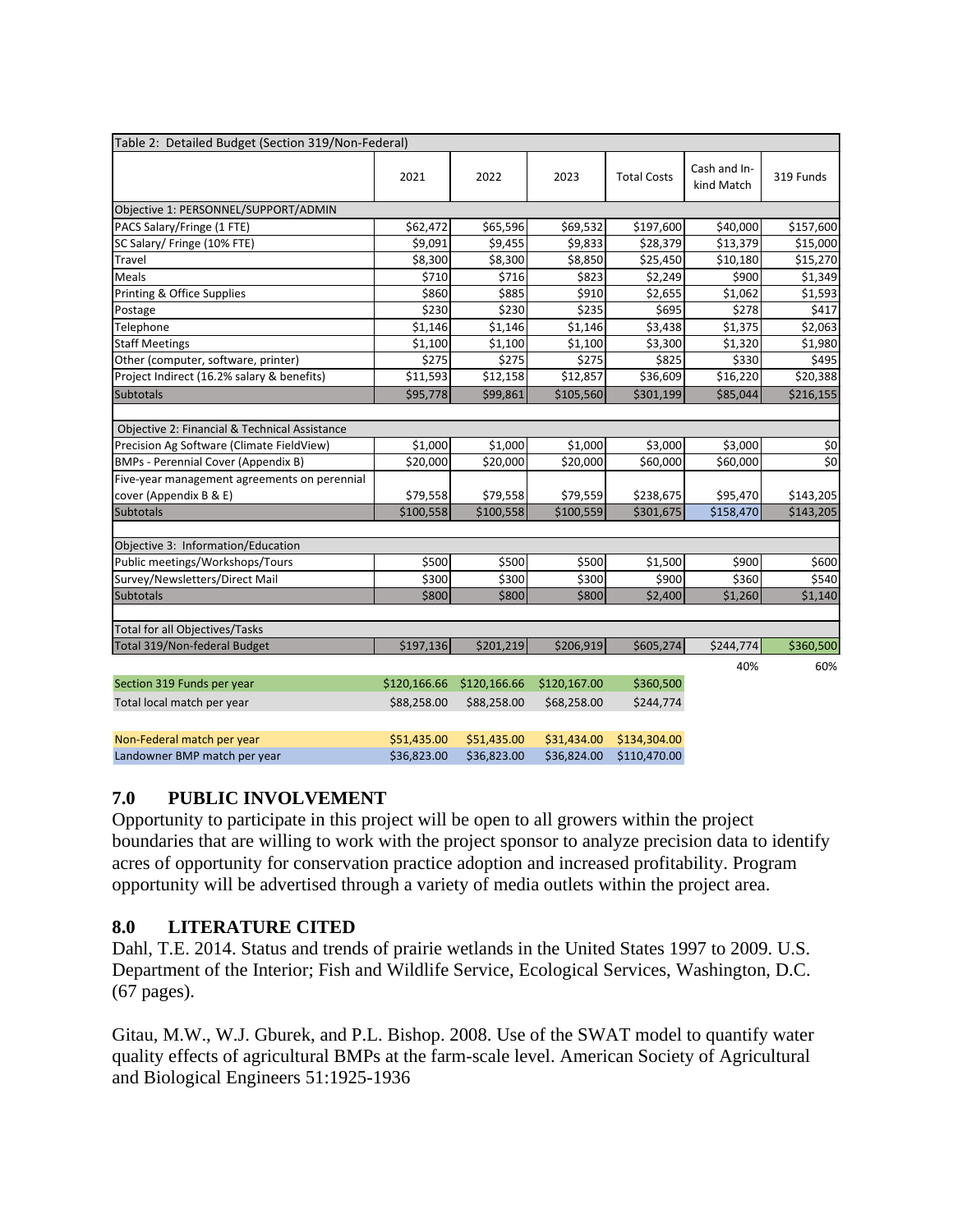Muth, D.J., D.S. McCorkle, J.B. Koch, and K.M. Bryden. 2012. Modeling sustainable agriculture residue removal at the subfield scale. Agronomy Journal 104:970-981

Muth, D. 2014. Profitability versus environmental performance: Are they competing? Journal of Soil and Water Conservation 69:203A-206A.

Pranay Ranjan, Sarah P. Church, Kristin Floress & Linda S. Prokopy (2019): Synthesizing Conservation Motivations and Barriers: What Have We Learned from Qualitative Studies of Farmers' Behaviors in the United States? Society & Natural Resources, DOI:10.1080/08941920.2019.1648710

USDA-NASS. 2017 Census of Agriculture. Volume 1, Geographic Area Series. Part 34, North Dakota, State and County Data. [Washington, D.C.] : United States Department of Agriculture, National Agricultural Statistics Service, 2019.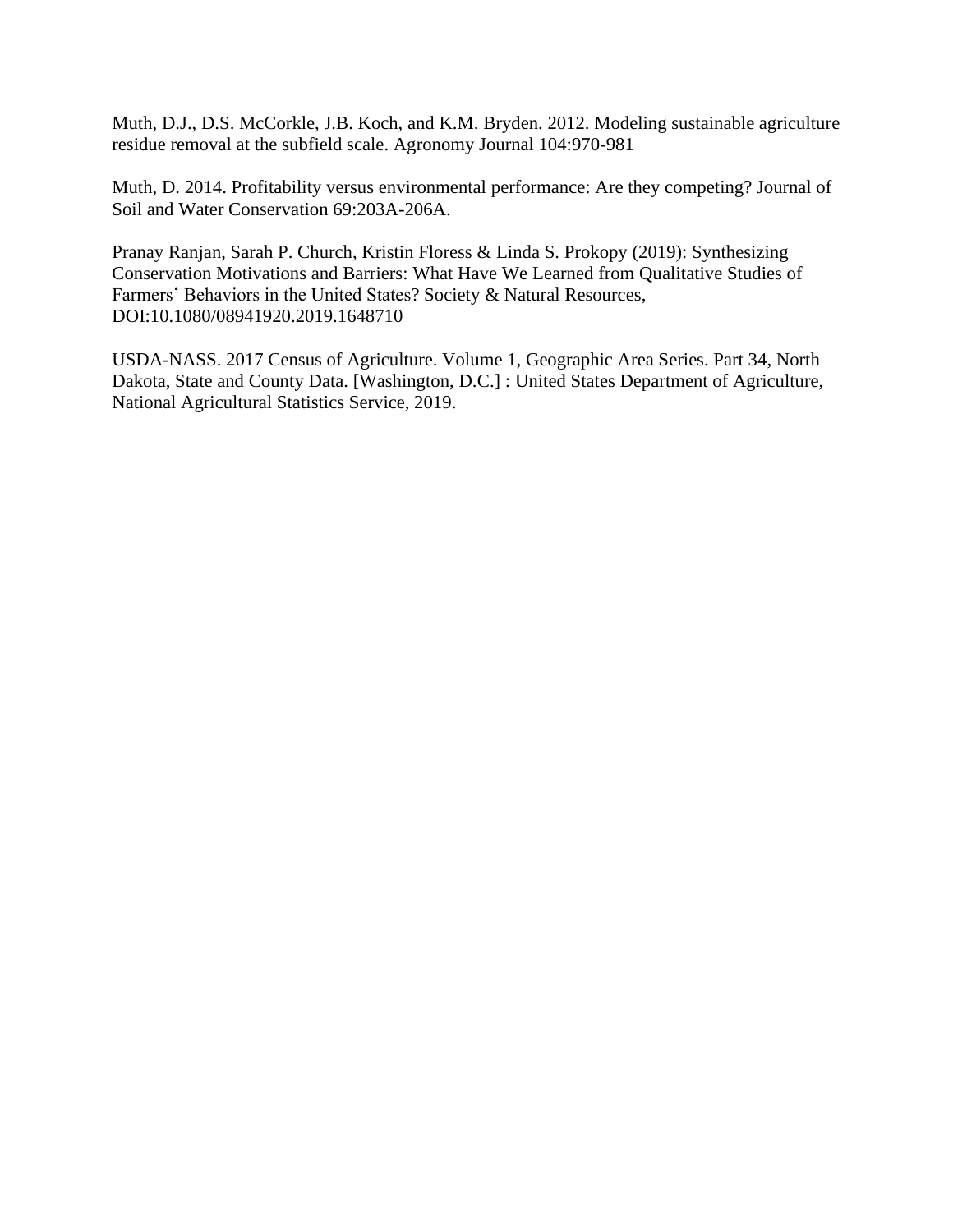Appendix A.

The Precision Ag and Business Planning Phase II project area. The Upper James and Western Wild Rice Sub-Basins located within Stutsman, Barnes, Richland, Ransom, Sargent, LaMoure and Dickey Counties.

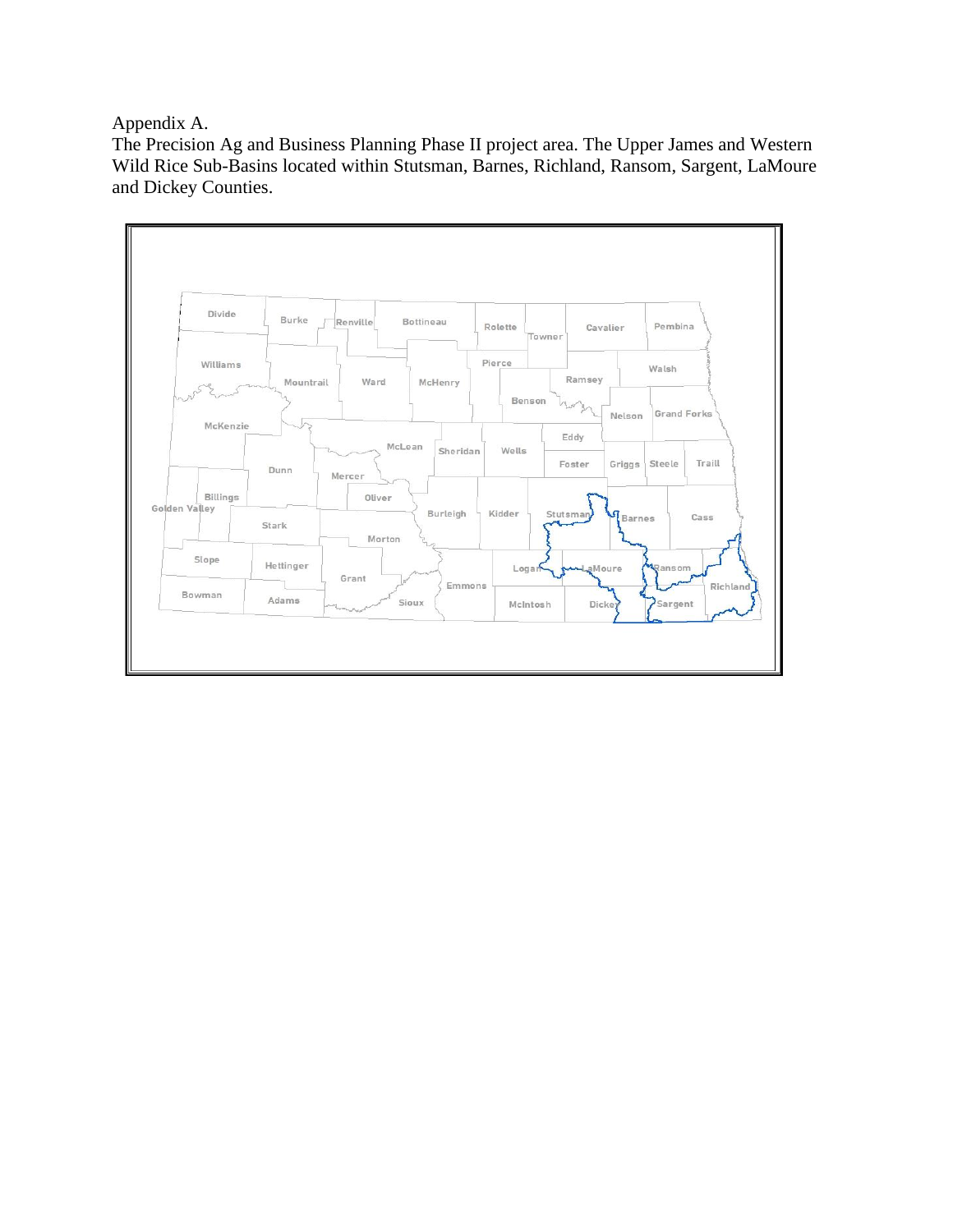303(d) Listed waters needing TMDLs (Category 5) in the Precision Ag Business Planning Project Phase II.

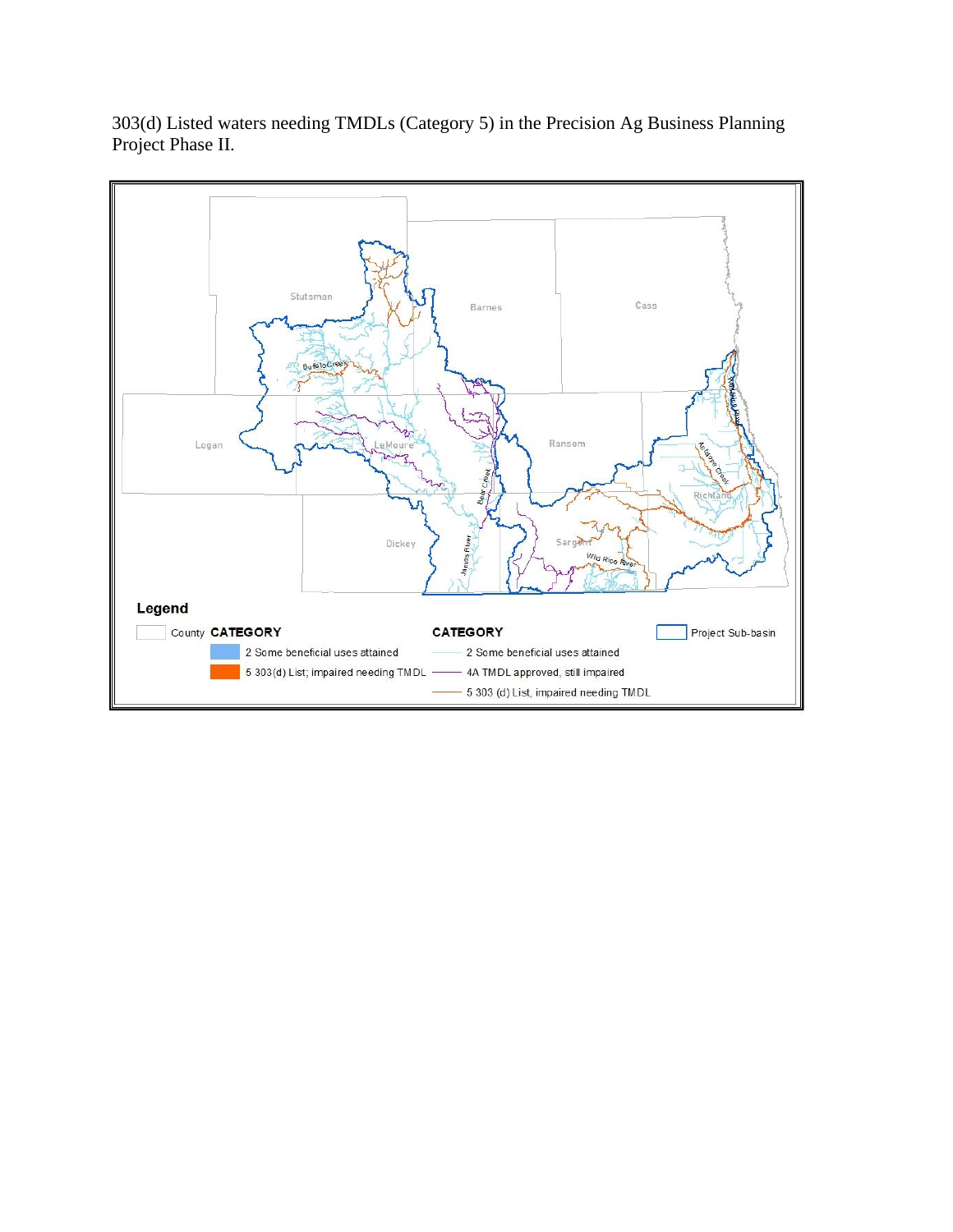# Appendix B.

Selected BMPs eligible for 60/40 cost-share assistance through the Precision Ag Business Planning Project Phase II project, 319 funding.

|    | <b>Practice Code Practice Name</b> | <b>County</b> | <b>Non-Irrigated Cropland</b><br><b>Average Cash Rent</b> | <b>Estimated</b><br>Acres | Agreement<br>Length | <b>Total Costs</b> | <b>Landowner In-</b><br>Kind | <b>319 Cost</b> |
|----|------------------------------------|---------------|-----------------------------------------------------------|---------------------------|---------------------|--------------------|------------------------------|-----------------|
| 58 | Riparian Easement on<br>Cropland   | <b>Barnes</b> | \$86.30                                                   | 50                        | 5                   | \$21,575.00        | \$8,630.00                   | \$12,945.00     |
| 58 | Riparian Easement on<br>Cropland   | Dickey        | \$105.20                                                  | 50                        | 5                   | \$26,300.00        | \$10,520.00                  | \$15,780.00     |
| 58 | Riparian Easement on<br>Cropland   | LaMoure       | \$106.50                                                  | 100                       | 5                   | \$53,250.00        | \$21,300.00                  | \$31,950.00     |
| 58 | Riparian Easement on<br>Cropland   | Logan         | \$53.80                                                   | 50                        | 5                   | \$13,450.00        | \$5,380.00                   | \$8,070.00      |
| 58 | Riparian Easement on<br>Cropland   | Ransom        | \$98.70                                                   | 50                        | 5                   | \$24,675.00        | \$9,870.00                   | \$14,805.00     |
| 58 | Riparian Easement on<br>Cropland   | Richland      | \$135.50                                                  | 50                        | 5                   | \$33,875.00        | \$13,550.00                  | \$20,325.00     |
| 58 | Riparian Easement on<br>Cropland   | Sargent       | \$115.40                                                  | 50                        | 5                   | \$28,850.00        | \$11,540.00                  | \$17,310.00     |
| 58 | Riparian Easement on<br>Cropland   | Stutsman      | \$73.40                                                   | 100                       | 5                   | \$36,700.00        | \$14,680.00                  | \$22,020.00     |
|    |                                    |               |                                                           | 500                       | <b>TOTALS</b>       | \$238,675.00       | \$95,470.00                  | \$143,205.00    |

Selected Best Management Practices eligible for 75/25 cost-share assistance through Pheasants Forever.

| <b>Practice Code</b> | <b>Practice Name</b>   | <b>County</b> | <b>Estimated</b><br>Acres | <b>Planning</b><br>Rate | Agreement<br>Length | <b>Estimated</b><br><b>Total Costs</b> | <b>Landowner</b><br><b>Match</b> | <b>Pheasants</b><br><b>Forever Match</b> | 319 Costs |
|----------------------|------------------------|---------------|---------------------------|-------------------------|---------------------|----------------------------------------|----------------------------------|------------------------------------------|-----------|
| 327.512.550          | Perennial Cover        | <b>Barnes</b> | 50                        | \$120.00                | 5                   | \$6,000.00                             | \$1,500.00                       | \$4,500.00                               | \$0.00    |
| 327,512,550          | Perennial Cover        | Dickey        | 50                        | \$120.00                |                     | \$6,000.00                             | \$1,500.00                       | \$4,500.00                               | \$0.00    |
| 327,512,550          | Perennial Cover        | LaMoure       | 100                       | \$120.00                |                     | \$12,000.00                            | \$3,000.00                       | \$9,000.00                               | \$0.00    |
| 327.512.550          | <b>Perennial Cover</b> | Logan         | 50                        | \$120.00                | 5                   | \$6,000.00                             | \$1,500.00                       | \$4,500.00                               | \$0.00    |
| 327.512.550          | Perennial Cover        | Ransom        | 50                        | \$120.00                |                     | \$6,000.00                             | \$1,500.00                       | \$4,500.00                               | \$0.00    |
| 327,512,550          | <b>Perennial Cover</b> | Richland      | 50                        | \$120.00                | 5                   | \$6,000.00                             | \$1,500.00                       | \$4,500.00                               | \$0.00    |
| 327,512,550          | Perennial Cover        | Sargent       | 50                        | \$120.00                | 5                   | \$6,000.00                             | \$1,500.00                       | \$4,500.00                               | \$0.00    |
| 327,512,550          | <b>Perennial Cover</b> | Stutsman      | 100                       | \$120.00                | 5                   | \$12,000.00                            | \$3,000.00                       | \$9,000.00                               | \$0.00    |
|                      |                        | <b>TOTALS</b> | 500                       |                         |                     | \$60,000.00                            | \$15,000.00                      | \$45,000.00                              | \$0.00    |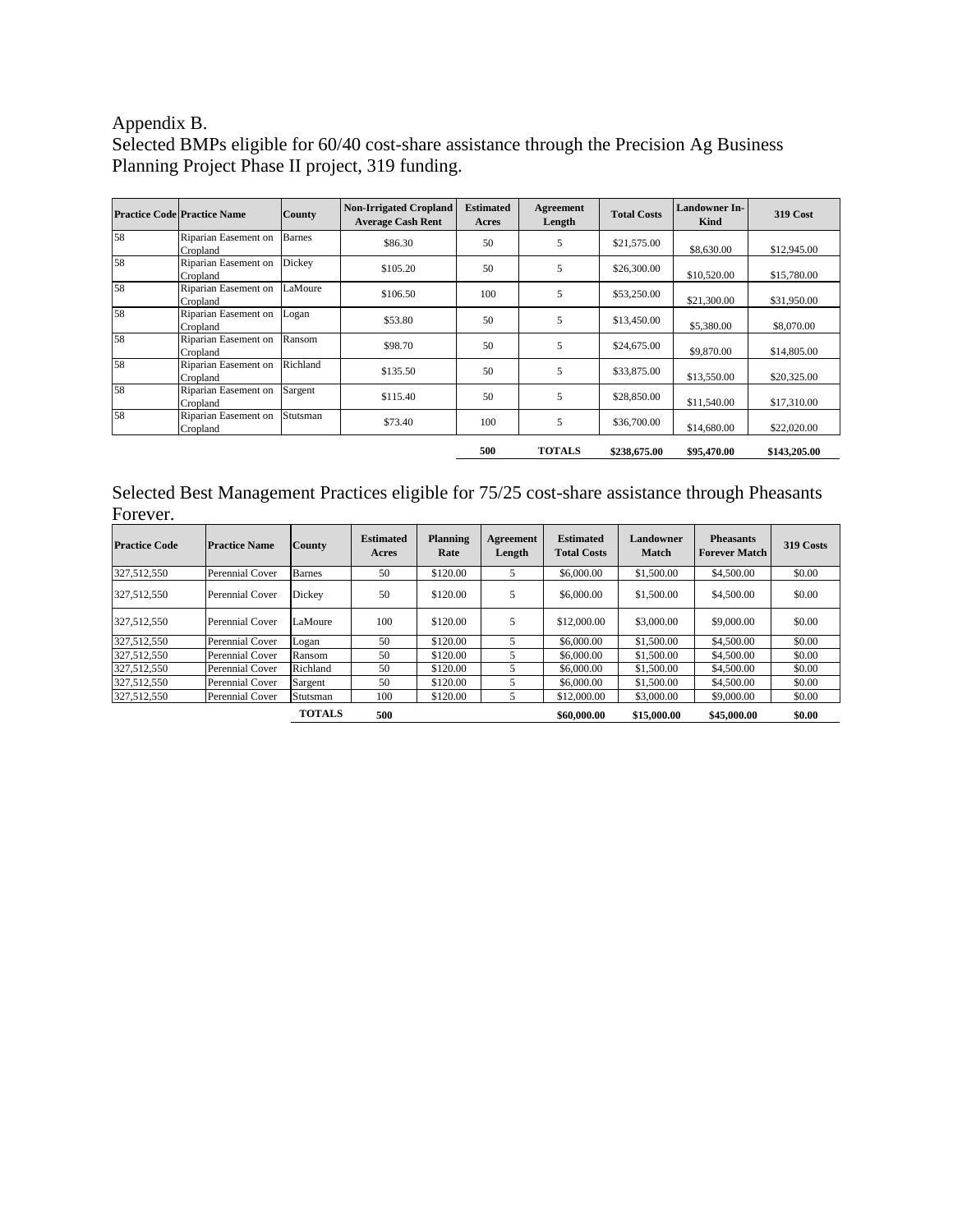# Appendix C.

| Objective/Task                                                                                                                                                                                                                                                                                         | Output                                                                                     | Qty/Grant<br><b>Period</b> | Year 1 | Year 2 | Year <sub>3</sub> |
|--------------------------------------------------------------------------------------------------------------------------------------------------------------------------------------------------------------------------------------------------------------------------------------------------------|--------------------------------------------------------------------------------------------|----------------------------|--------|--------|-------------------|
| Objective 1                                                                                                                                                                                                                                                                                            |                                                                                            |                            |        |        |                   |
| Task 1 - Employ one full-time<br>Precision Ag & Conservation<br>Specialist to provide one-on-<br>one precision business<br>planning and technical<br>assistance to cooperating<br>grower and complete project<br>tasks                                                                                 | 1 FTE                                                                                      | $\mathbf{1}$               |        |        |                   |
| Task 2 - Employ one state<br>coordinator to administer the<br>project, track project success,<br>complete reports, assist with<br>completing project tasks, and<br>manage staff                                                                                                                        | 1 FTE (10%)                                                                                | $\mathbf{1}$               |        |        |                   |
| <b>Objective 2</b>                                                                                                                                                                                                                                                                                     |                                                                                            |                            |        |        |                   |
|                                                                                                                                                                                                                                                                                                        | <b>Grower Contacts</b>                                                                     | 400                        |        |        |                   |
| Task 3 - Provide analysis of<br>precision ag data and crop<br>budgets and present<br>alternatives options, such as<br>BMPs to participating growers.                                                                                                                                                   | Alternative<br>Scenarios<br>Presented to<br>Cooperating<br>Growers                         | 150                        |        |        |                   |
|                                                                                                                                                                                                                                                                                                        | Enterprise<br>Enrollments                                                                  | 30                         |        |        |                   |
| Task 4 - Provide financial<br>assistance to cooperating<br>growers to implement BMPs                                                                                                                                                                                                                   | Estimated<br>number of grower<br>agreements for<br><b>BMP</b><br>Planning/Implemt<br>ation | 30                         |        |        |                   |
| <b>Objective 3</b>                                                                                                                                                                                                                                                                                     |                                                                                            |                            |        |        |                   |
| Task 5 - Provide tours and<br>trainings for resource<br>professionals, agribusiness,<br>commodity groups, Certified<br>Crop Consultants, landowners<br>and growers to share<br>knowledge, discuss risk,<br>reinforce positive practice<br>experiences and allow growers<br>to share their experiences. | Producer Focused<br>Workshops                                                              | 6                          |        |        |                   |
| Task 6 - Work with media<br>outlets and partners to<br>reinforce the benefits of<br>conservation practice                                                                                                                                                                                              | Earned Media                                                                               | 3                          |        |        |                   |
| adoption, benefits to water<br>quality and share success<br>stories.                                                                                                                                                                                                                                   | Newsletter<br>Articles                                                                     | 12                         |        |        |                   |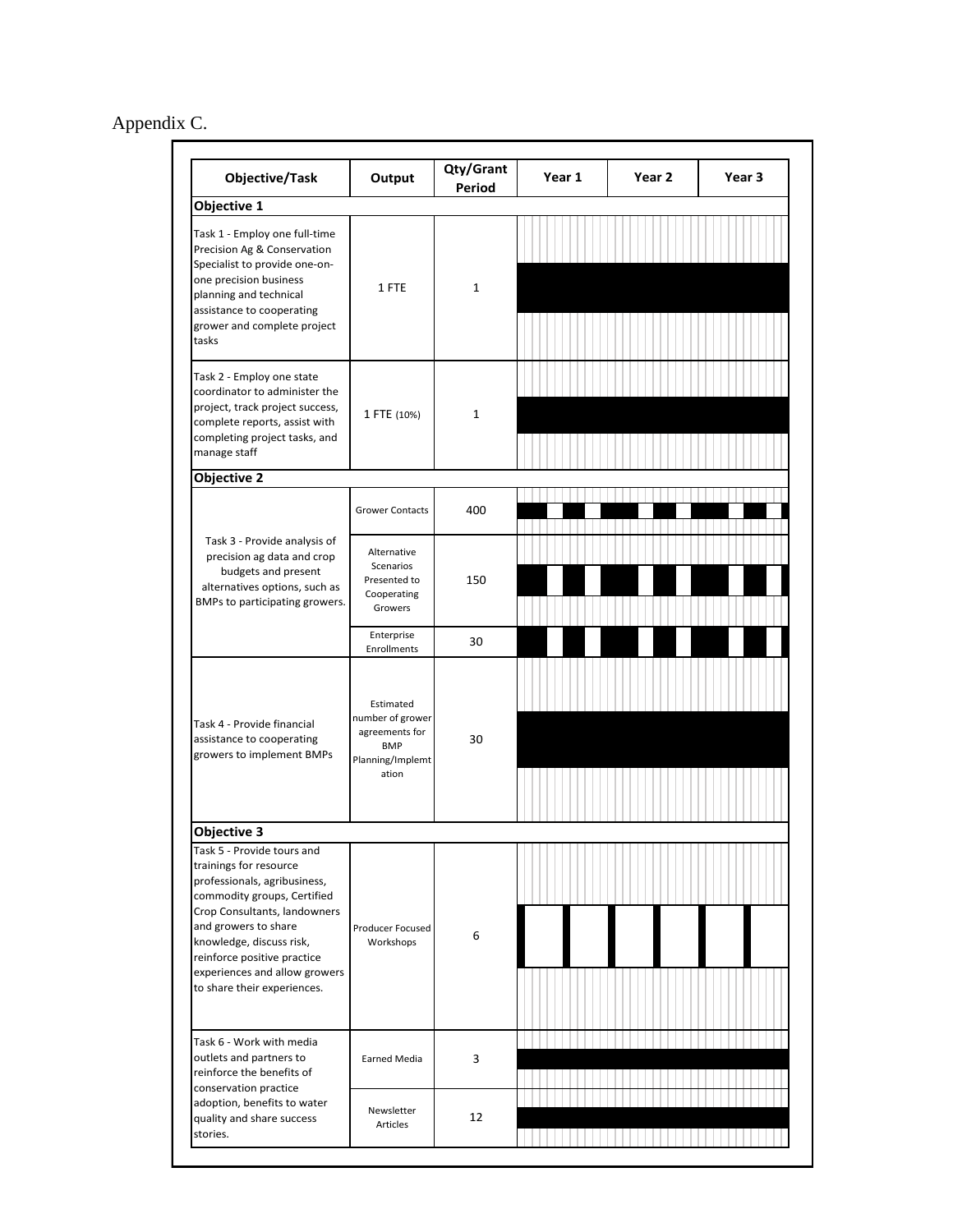# Appendix D.

| Best Management Practices applied as a result of Precision Ag Business Planning Support |
|-----------------------------------------------------------------------------------------|
| Project Phase I. Funding was provided by the North Dakota Game and Fish Department.     |

| <b>BMP</b>                         | NO. of<br><b>UNITS</b> | <b>NDGFD P-R</b><br><b>COSTS</b> | <b>PRODUCER</b><br><b>MATCH</b> | <b>TOTAL</b> |
|------------------------------------|------------------------|----------------------------------|---------------------------------|--------------|
| <b>Conservation Cover</b>          | 258 ac                 | \$20,547.77                      | \$6,849.24                      | \$27,397.02  |
| Cover Crop                         | 370.84 ac              | \$6,127.08                       | \$2,042.37                      | \$8,169.45   |
| Fencing                            | 1310 ln.ft.            | \$884.25                         | \$294.75                        | \$1,179.00   |
| Pasture & Hayland Planting         | 224.97 ac              | \$15,612.17                      | \$5,204.06                      | \$20,816.22  |
| Filter Strip                       | $7.99$ ac              | \$573.72                         | \$191.24                        | \$764.96     |
| Riparian Easement (On<br>Cropland) | 578.54 ac              | \$419,255.92                     | \$139,751.97                    | \$559,007.89 |
| <b>TOTALS</b>                      | 1440.34 ac             | \$436,000.91                     | \$154,333.64                    | \$617,334.54 |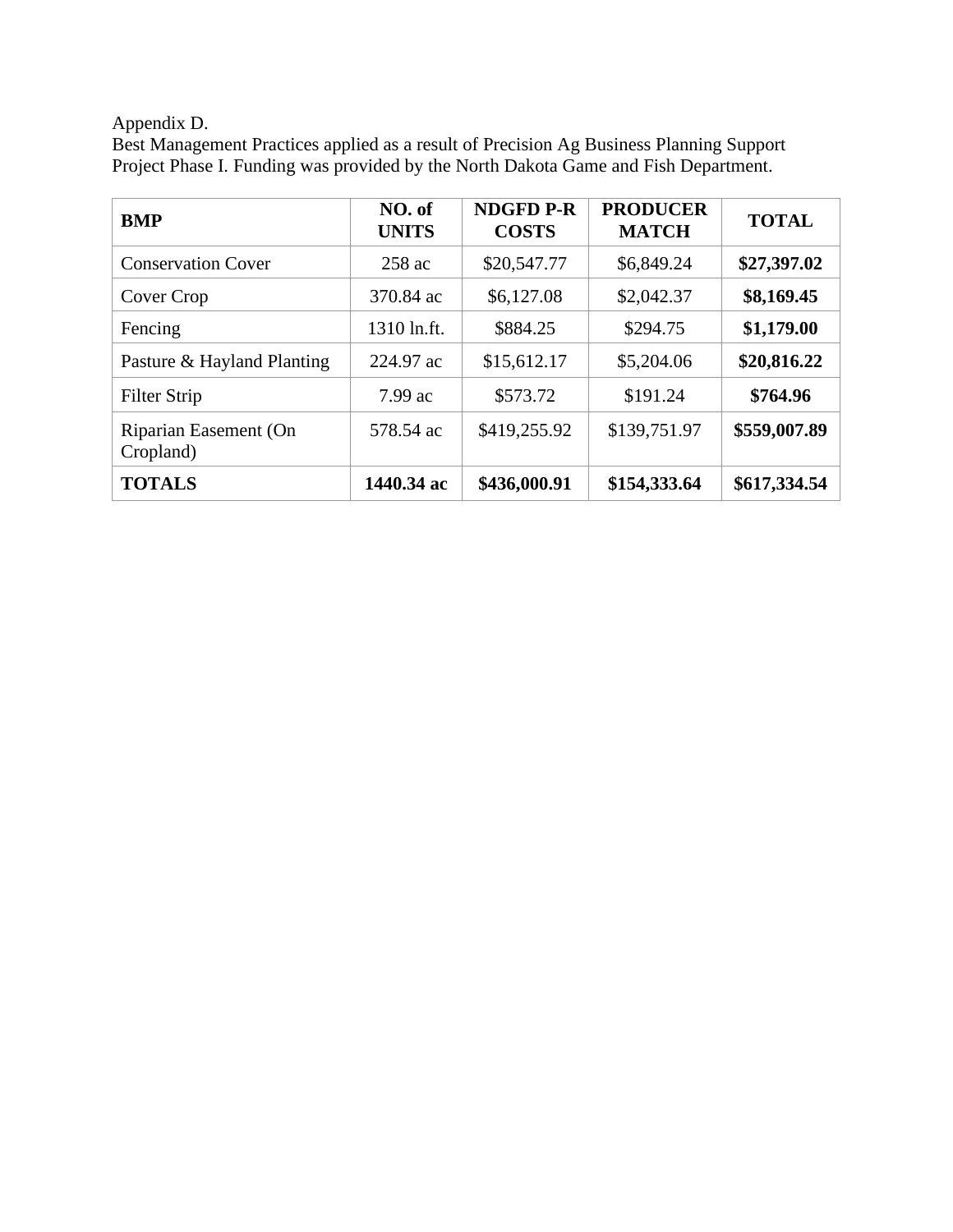# Appendix E.

Five-year management agreements enrolled through the Precision Ag Business Planning Phase II project will be held and managed by Pheasants Forever, Inc. Draft agreement language is below.

For the purposes of this agreement the cooperator:

- 1. Guarantees ownership of the above-described land or control of the above-described land for the duration of the contract as granted by lease or agreement.
- 2. Shall maintain the habitat restored as described in Attachment A, for the life of the contract, as described above.
- 3. Shall not hay or graze for the first two years of the agreement, unless Pheasants Forever staff or designated individual determine the site established and haying or grazing would not be detrimental to the overall success. After year two the contracted acres may not be hayed or grazed in consecutive years. Haying and/or grazing shall not occur during the primary nesting and brood rearing season of upland game, April 15 – August 1.
- 4. Shall not harvest, hay or till cover crops. Grazing of cover crops after September 1<sup>st</sup> is permitted.
- 5. Shall provide Pheasants Forever with receipts required to complete the planned practices. Reimbursements will not be made without receipts.
- 6. Shall provide Pheasants Forever with a completed current IRS Form W-9, which is required to be on file with Pheasants Forever. 1099 forms are issued at the end of the year. The Name on the contract must match the name on the W-9 form for reimbursements.
- 7. Shall manage noxious weeds according to State Law.
- 8. Shall permit Pheasants Forever, Inc. or its representatives (with advance notice) access to the property necessary for establishment or practice installation purposes and to complete periodic project reviews.
- 9. Maintains all rights to control trespass and retains all responsibility for taxes, assessments, and damage claims.
- 10. Shall notify Pheasants Forever of any planned or pending changes in ownership. Change in ownership of the contracted area shall terminate this agreement.
- 11. Landowner acknowledges that reimbursements are grant funded and agrees that if at any time Pheasants Forever's underlying funding agreement is terminated or grant funds are denied, then the Landowner's payment may also be denied or this contract may also be automatically terminated.
- 12. Violation of contract requirements results in forfeiture of past and future payments. All contract payments received shall be reimbursed to Pheasants Forever, Inc.

Pheasants Forever, Inc. agrees:

- 1. To provide the contract holder with a seed mix adapted to site conditions, plan map and planting & establishment guidelines.
- 2. To reimburse cost, as demonstrated by submitted receipts, not to exceed the established practice rates.
- 3. To provide plan maps, attachments to the agreement, estimated cost-share, agreement acres and contract term length.
- 4. To monitor the practices applied for the life of the agreement.